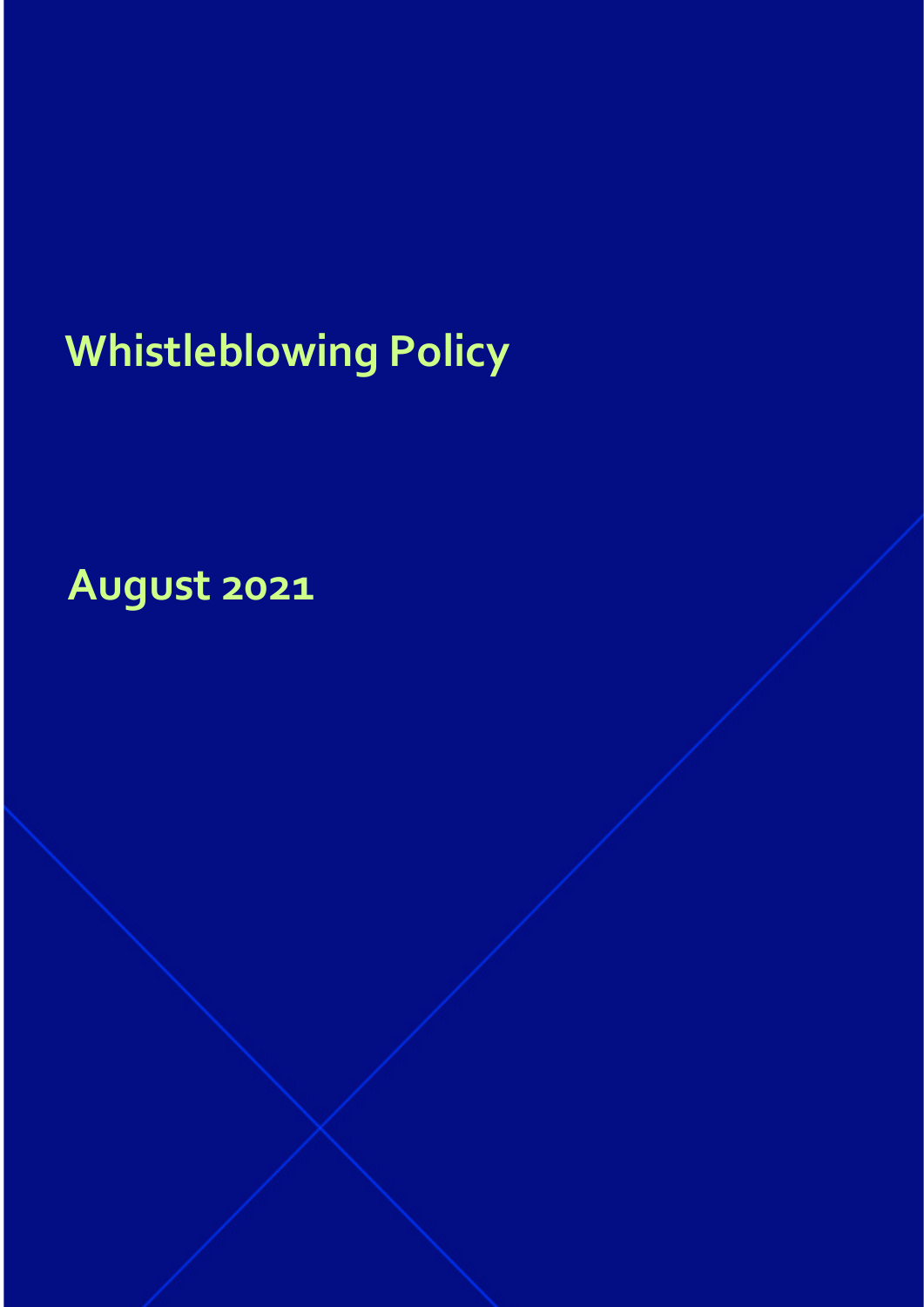# **Table of Contents**

| 1.  | $\label{eq:interadd} \text{Introduction} \,\, \ldots \,\, \ldots \,\, \ldots \,\, \ldots \,\, \ldots \,\, \ldots \,\, \ldots \,\, \ldots \,\, \ldots \,\, \ldots \,\, \ldots \,\, \ldots \,\, \ldots \,\, \ldots \,\, \ldots \,\, \ldots \,\, \ldots \,\, \ldots \,\, \ldots \,\, \ldots \,\, \ldots \,\, \ldots \,\, \ldots \,\, \ldots \,\, \ldots \,\, \ldots \,\, \ldots \,\, \ldots \,\, \ldots \,\, \ldots \,\, \ldots \,\, \ldots \,\, \ldots \,\, \ldots \,\,$ |  |
|-----|------------------------------------------------------------------------------------------------------------------------------------------------------------------------------------------------------------------------------------------------------------------------------------------------------------------------------------------------------------------------------------------------------------------------------------------------------------------------|--|
| 2.  |                                                                                                                                                                                                                                                                                                                                                                                                                                                                        |  |
| 3.  |                                                                                                                                                                                                                                                                                                                                                                                                                                                                        |  |
| 4.  |                                                                                                                                                                                                                                                                                                                                                                                                                                                                        |  |
| 5.  |                                                                                                                                                                                                                                                                                                                                                                                                                                                                        |  |
| 6.  | What If I Make A Disclosure That Does Not Qualify For Protection Under The Whistleblower                                                                                                                                                                                                                                                                                                                                                                               |  |
| 7.  |                                                                                                                                                                                                                                                                                                                                                                                                                                                                        |  |
| 8.  |                                                                                                                                                                                                                                                                                                                                                                                                                                                                        |  |
| 9.  |                                                                                                                                                                                                                                                                                                                                                                                                                                                                        |  |
| 10. |                                                                                                                                                                                                                                                                                                                                                                                                                                                                        |  |
| 11. |                                                                                                                                                                                                                                                                                                                                                                                                                                                                        |  |
| 12. |                                                                                                                                                                                                                                                                                                                                                                                                                                                                        |  |

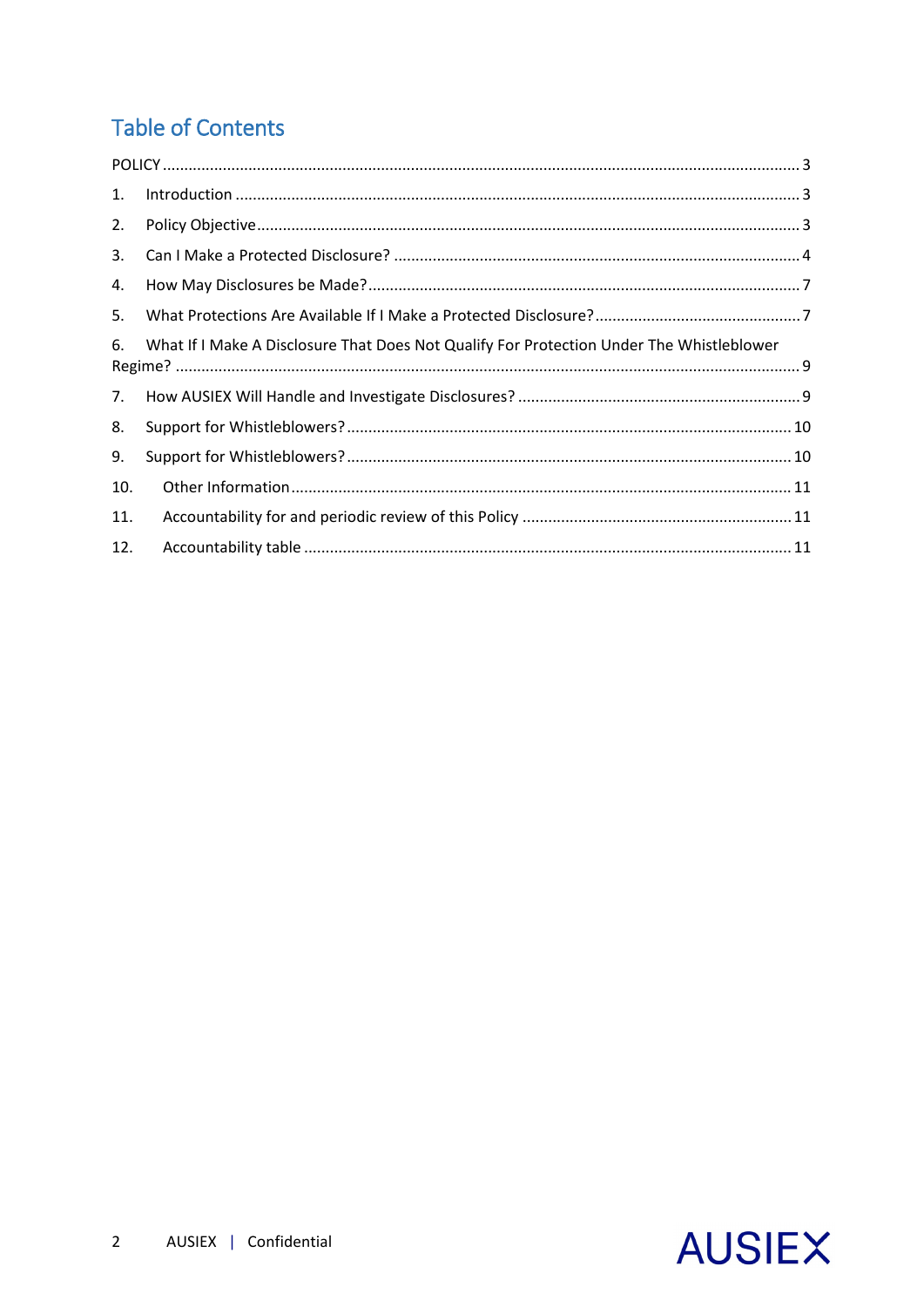# <span id="page-2-0"></span>**POLICY**

Australian Investment Exchange Ltd (**AUSIEX**) holds Australian Financial Services Licence (**AFSL**) Number 241400 and is a participant of the Australian Stock Exchange (**ASX**) and Chi-X Australia (**Chi-X**), providing trade execution, settlement and clearing services.

# <span id="page-2-1"></span>1. Introduction

A whistleblower protection program is an important element in detecting corrupt, illegal or other undesirable conduct. It is designed to:

- encourage the reporting of matters that may cause financial or non-financial loss or reputational damage;
- enable AUSIEX to effectively deal with reports from whistleblowers in a way that will protect their identity and provide for secure storage of their information;
- protect the whistleblower against reprisals by any person internal or external to AUSIEX; and
- provide the appropriate infrastructure to support the whistleblower program.

Part 9.4AAA of the *Corporations Act 2001 (Cth)* (*Corporations Act*) sets out the requirements that must be met in a whistleblower protection program. The whistleblower may qualify for immunity for making the disclosure and any future victimisation of that person is prohibited. There is statutory immunity for whistleblowers making "protected disclosures." Any information provided must be treated confidentially.

# <span id="page-2-2"></span>2. Policy Objective

The purpose of this Policy (**Policy**) is to explain the regulatory obligation(s) for establishing a whistleblower protection program and how AUSIEX meets its obligations. It is important that "eligible whistleblowers" $1$  know that there is a framework in which they can disclose wrongdoing if they become aware of it, without facing victimisation or reprisals.

The purpose of this Policy is to achieve:

- effective compliance with relevant laws;
- a healthy and safe working environment;
- effective management;
- good morale; and
- demonstrating that AUSIEX takes seriously its obligation to encourage and protect whistleblowers.

This Policy is not intended to replace other reporting processes, such as those for dispute resolution or incident and breach management, except where the issue is of a wrongdoing and existing reporting systems have failed to deal with the issue adequately.

This Policy will be made available to employees and officers of AUSIEX on its intranet, and to external parties on its internet site.

 $\overline{a}$ 



<span id="page-2-3"></span> $1$  As defined in Section 1317AAA of the Corporations Act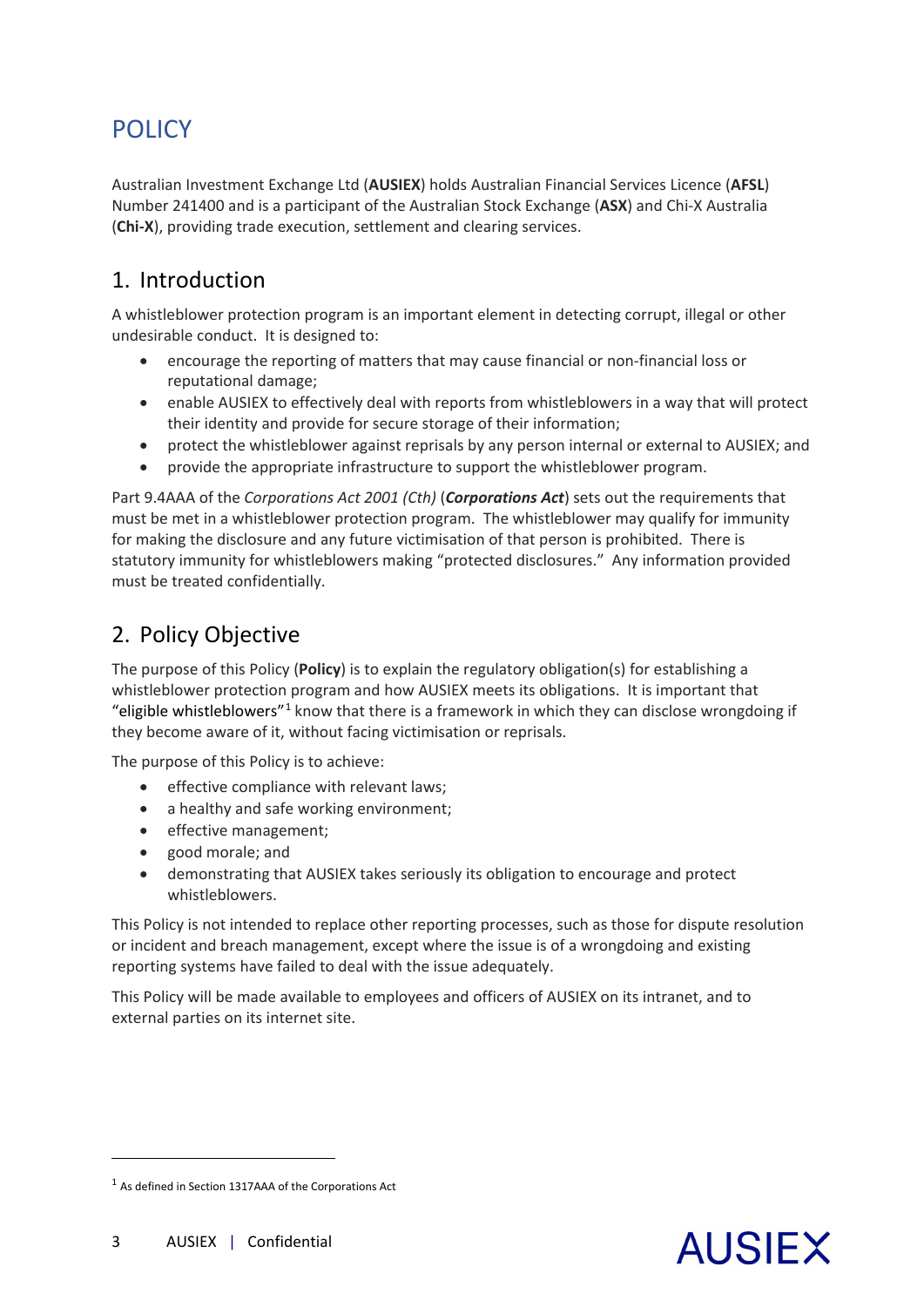# <span id="page-3-0"></span>3. Can I Make a Protected Disclosure?

In Australia, the Corporations Act and the *Taxation Administration Act 1953* (Cth) provide for protection of whistleblowers (**Whistleblower Regime**).

Disclosures made on or after 1 July 2019 in accordance with the requirements of the Whistleblower Regime are called "protected disclosures".

You can make a "protected disclosure" under the Whistleblower Regime if:

- (a) you are an "eligible whistleblower"; and
- (b) the disclosure you make is about a disclosable matter; and
- (c) you make the disclosure directly to a person who is eligible to receive a protected disclosure.

If you make a disclosure that meets all of these requirements, you will qualify for protection under the Whistleblower Regime. This is the case even if your disclosure later turns out to be incorrect.

Each of these requirements are explained further in the below table.

## **(a) You must be an "eligible whistleblower"**

You are an "eligible whistleblower" if you are, or have previously been:

- A. an **officer** of AUSIEX;
- B. an **employee** of AUSIEX;
- C. a person who **supplies goods or services** to AUSIEX, and employees of those suppliers;
- D. an **individual associate** of AUSIEX;
- E. either:
	- I. in relation to the Corporations Act, **a relative, dependant, or spouse of a dependant** of any of the above individuals; or
	- II. in relation to the Tax Administration Act, **a spouse, child, dependant, or spouse of a dependent** of any of the above individuals.

## **(b) You must make a disclosure about a "disclosable matter"**

Only disclosures of certain types of information will qualify for protection under the Australian whistleblower laws.

## *What is a "disclosable matter" under the Corporations Act?*

Information is a "disclosable matter" under the Corporations Act if the eligible whistleblower has reasonable grounds to suspect that the information disclosed:

- a) concerns misconduct or an improper state of affairs or circumstances in relation to AUSIEX. Misconduct includes fraud, negligence, default, breach of trust and breach of duty. Conduct does not necessarily need to be "unlawful" to fall within the scope of "misconduct or an improper state of affairs or circumstances", and may include:
	- I. systemic improper conduct within AUSIEX that is causing, or may cause, harm;

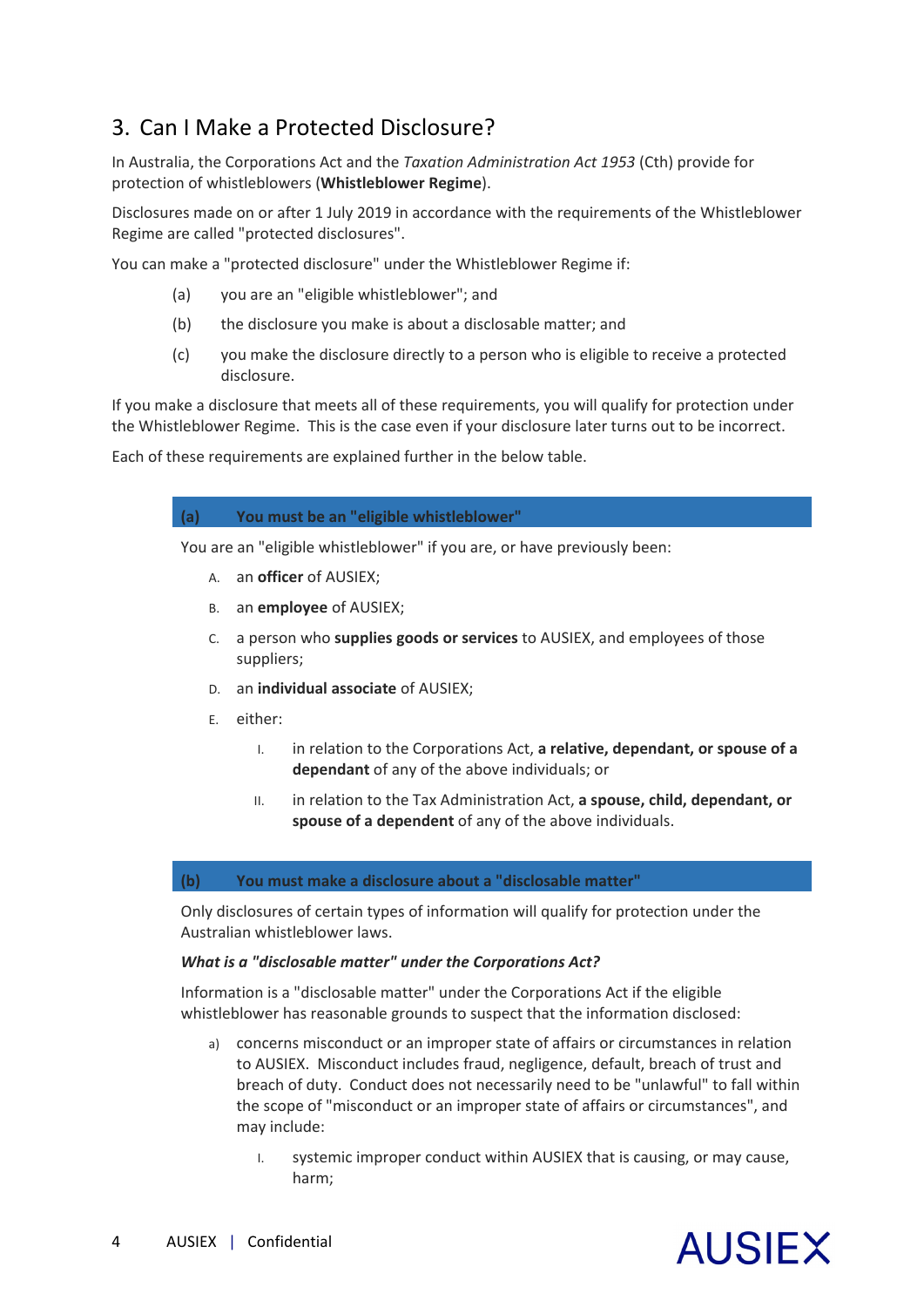- II. conduct that indicates a significant risk to public safety or the financial system;
- III. conduct that is not in the interests of the public; and
- IV. unsafe work practices and other significant safety concerns; or
- b) indicates that AUSIEX or any employee or officer has engaged in conduct that:
	- I. constitutes a contravention of specific legislation, including but not limited to the Corporations Act and the *Australian Securities and Investments Commission Act 2001;*
	- II. constitutes an offence against any other law of the Commonwealth that is punishable by at least 12 months' imprisonment; or
	- III. represents a danger to the public or the financial system.

An example of where you will unlikely have "reasonable grounds" to suspect alleged wrongdoing is where you make a deliberately false report.

## *What types of matters do not qualify for legal protection under the Corporations Act?*

Except in certain circumstances, a personal work-related grievance (for example a disclosure about an interpersonal conflict or a disciplinary decision) will not be protected.

A personal work-related grievance **will** be protected if:

- A. the grievance also concerns allegations of victimisation; or
- B. the grievance:
	- I. constitutes a contravention of specific legislation, including but not limited to the Corporations Act and the *Australian Securities and Investments Commission Act 2001;*
	- II. constitutes an offence against any other law of the Commonwealth that is punishable by at least 12 months' imprisonment; or
	- III. represents a danger to the public or the financial system; or
- C. the grievance also has significant implications for AUSIEX (or another entity) that do not relate to the eligible whistleblower; or
- D. the disclosure is made to a legal practitioner in order to obtain legal advice or legal representation in relation to the Whistleblower Regime.

## *What is a "disclosable matter" under the Tax Administration Act?*

Information is a "disclosable matter" under the Tax Administration Act if:

- A. the eligible whistleblower has reasonable grounds to suspect that the information concerns misconduct or an improper state of affairs or circumstances in relation to the **tax affairs of AUSIEX or an associate of AUSIEX**; and
- B. the eligible whistleblower considers that the information may assist the eligible recipient to perform their functions or duties in relation to the tax affairs of AUSIEX or an associate of AUSIEX.

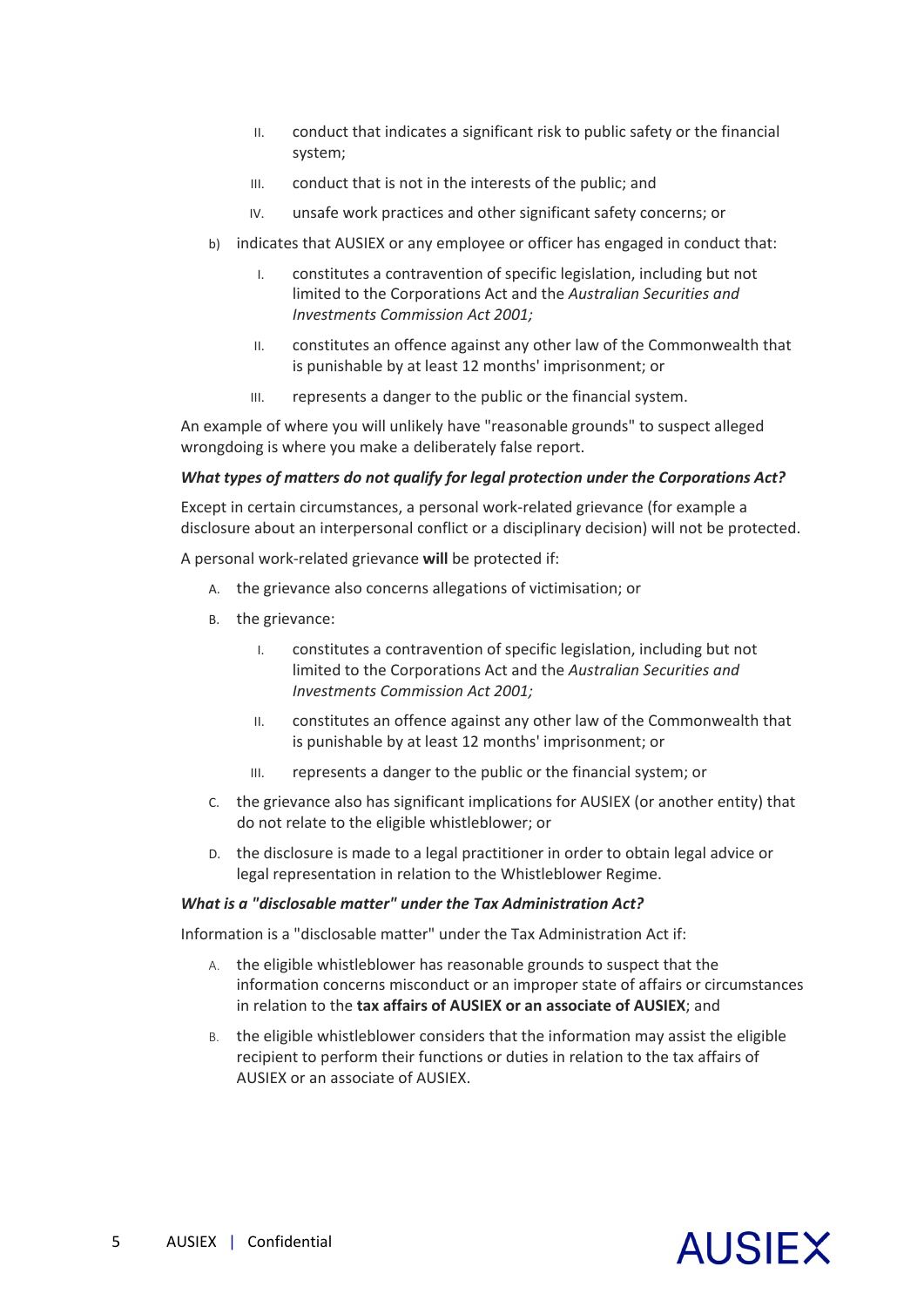**(c) You must make the disclosure directly to someone authorised to receive a protected disclosure**

## *Reporting within AUSIEX*

The following individuals have been appointed as the main recipient for AUSIEX for the purposes of receiving protected disclosures under the Corporations Act and the Tax Administration Act:

- A. Paul Williams, Head of Risk & Compliance
- B. Stephen Tudjman, Head of Legal and Governance

AUSIEX encourages all eligible whistleblowers to contact the above individuals as the Disclosure Officer as the best person to assess and manage a disclosure.

Within AUSIEX, the following individuals are also an "eligible recipient" authorised to receive protected disclosures:

| Corporations Act disclosures                                                                                        | Tax-related disclosures                                                                                                      |  |  |
|---------------------------------------------------------------------------------------------------------------------|------------------------------------------------------------------------------------------------------------------------------|--|--|
| an officer of AUSIEX;<br>A.                                                                                         | A. a director or secretary of AUSIEX;                                                                                        |  |  |
| a senior manager of AUSIEX,<br><b>B.</b><br>namely each member of the                                               | a senior manager of AUSIEX (as<br><b>B.</b><br>defined in the left column);                                                  |  |  |
| <b>AUSIEX Leadership Team;</b><br>c. an auditor, or a member of an<br>audit team conducting an audit,<br>of AUSIEX. | any other employee or officer of<br>C.<br>AUSIEX who has functions or<br>duties that relate to the tax affairs<br>of AUSIEX; |  |  |
|                                                                                                                     | D. an auditor, or a member of an<br>audit team conducting an audit,<br>of AUSIEX;                                            |  |  |
|                                                                                                                     | a registered tax agent or BAS<br>Е.<br>agent who provides tax agent<br>services or BAS services to<br>AUSIEX.                |  |  |

If an eligible whistleblower has concerns about the process AUSIEX adopts in progressing a whistleblower investigation, the Head of Human Resources has been appointed as the Whistleblower Investigation Officer (**WIO**). The WIO assesses and monitors any risks of Detrimental Conduct and reviews, considers any complaints of detrimental conduct and takes the necessary steps to protect whistleblowers from those risks.

## *Reporting outside of AUSIEX*

An eligible whistleblower may also make a protected disclosure to:

A. the Australian Securities and Investments Commission (**ASIC**), the Australian Prudential Regulation Authority (**APRA**) [2](#page-5-0) or a prescribed Commonwealth authority. ASIC has issued information sheets or guides on whistleblowers' rights and protections, which are availabl[e here;](https://asic.gov.au/about-asic/asic-investigations-and-enforcement/whistleblowing/protections-for-corporate-sector-whistleblowers/%22)



 $\overline{a}$ 

<span id="page-5-0"></span><sup>&</sup>lt;sup>2</sup> Note that AUSIEX is not regulated by APRA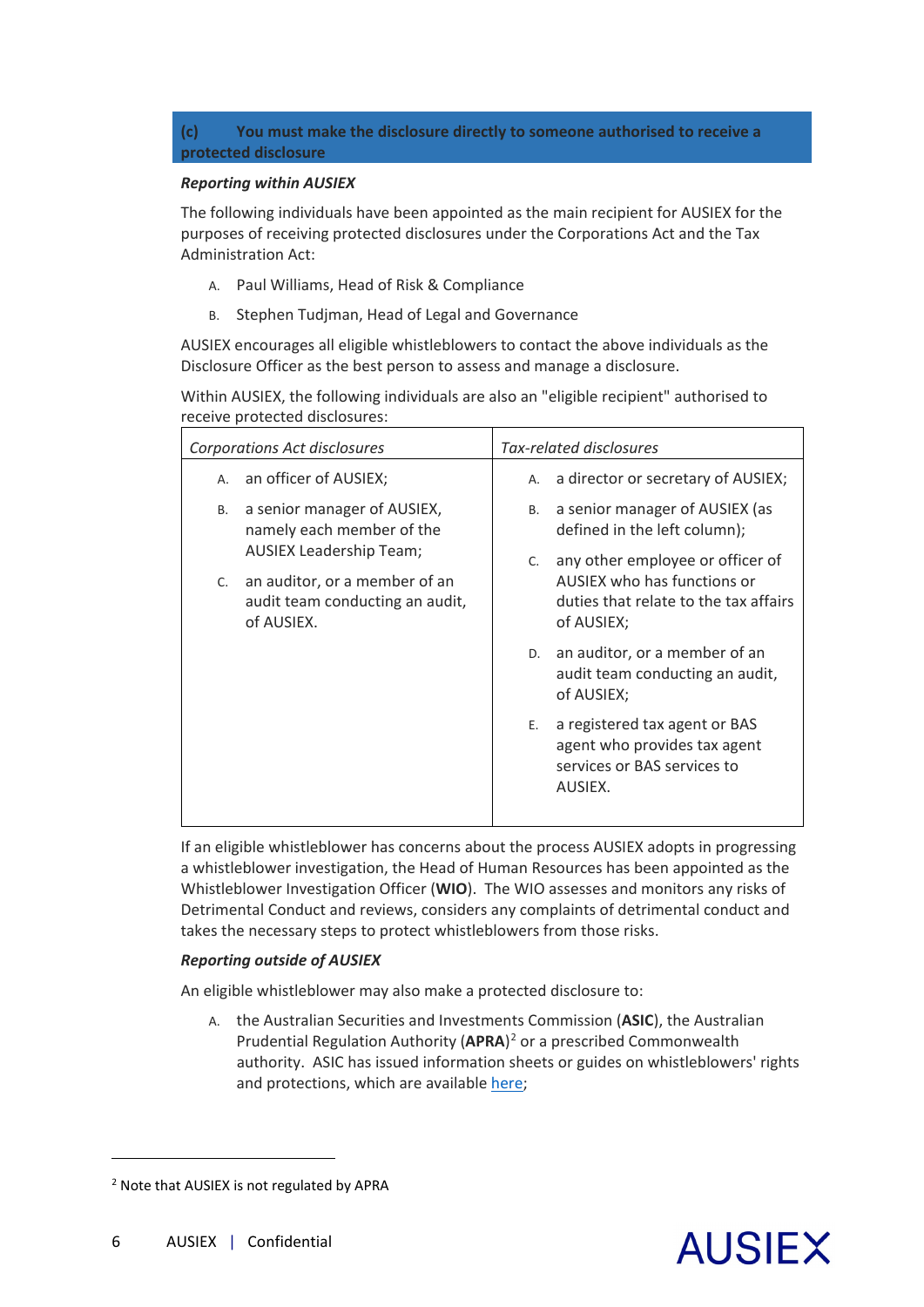- B. a legal practitioner in order to obtain legal advice or legal representation in relation to the Whistleblower Regime;
- C. in limited circumstances, a journalist or member of Parliament. This would need to meet the strict criteria set out under the Corporations Act. It is important that you understand the criteria for making a protected disclosure to a journalist or member of Parliament being doing so. We recommend that you contact an independent legal adviser if you wish to obtain further information regarding the strict criteria for making a protected disclosure to a journalist or member of Parliament.

If the protected disclosure relates to the tax affairs of AUSIEX, then an eligible whistleblower may make a protected disclosure to:

- A. a legal practitioner in order to obtain legal advice or legal representation in relation to the Whistleblower Regime;
- B. in certain circumstances, the Commissioner of Taxation. ATO has issued a guide on tax whistleblowing, which is available [here.](https://www.ato.gov.au/general/gen/whistleblowers/%22)

## <span id="page-6-0"></span>4. How May Disclosures be Made?

There is no requirement for disclosures to be made in a particular form. Disclosures may be made in writing (e.g. via email), in person or via telephone.

You may make a protected disclosure on an anonymous basis and may choose to remain anonymous during and after any investigation into the protected disclosure. For example, if AUSIEX receives a disclosure from an email address from which the sender's identity cannot be determined and the discloser does not identify themselves in the email, it will be reached as an anonymous disclosure.

If you choose to make an anonymous disclosure, we recommend that you maintain ongoing twoway communication so that AUSIEX can ask any follow up questions.

However, we also want you as a whistleblower to feel comfortable raising your concern openly as anonymous disclosures may not be dealt with as effectively as direct reports to an eligible recipient within AUSIEX. AUSIEX also confirms that all whistleblowers who disclose their identity while making a protected disclosure will be afforded confidentiality protections in respect to their identity as outlined in the next Part of this policy.

## <span id="page-6-1"></span>5. What Protections Are Available If I Make a Protected Disclosure?

If you have made a protected disclosure under the Whistleblower Regime, either directly to AUSIEX or to another person authorised to receive protected disclosures, the following legal protections will apply to you.

## **(a) Confidentiality regarding your identity**

The Whistleblower Regime sets strict confidentiality obligations regarding your identity information if you make a protected disclosure.

It is unlawful for AUSIEX to disclose the identity or information that may lead to the identification of a whistleblower (**Confidential Identity Information**) unless AUSIEX is authorised to do so under the Whistleblower Regime.

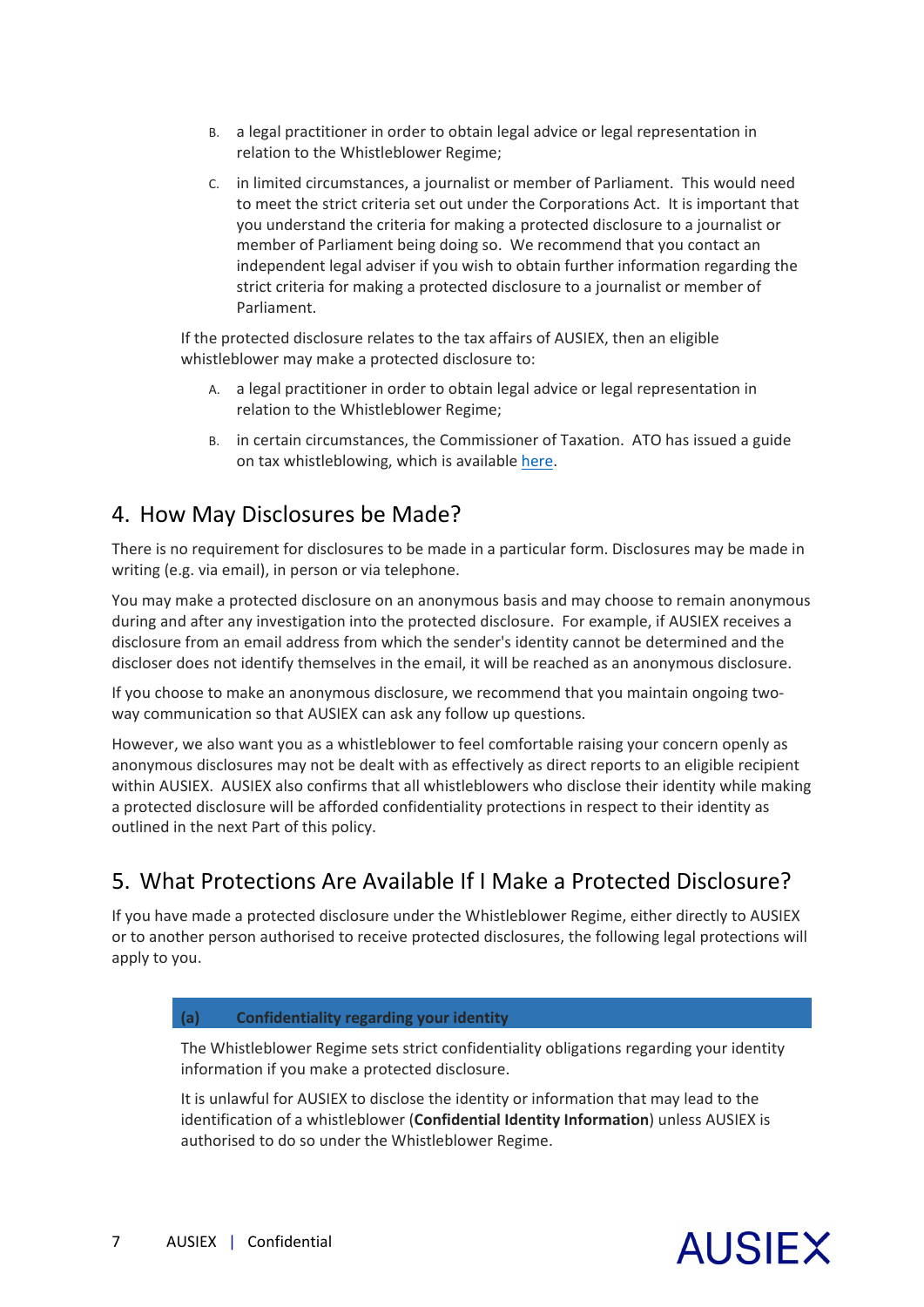There are limited circumstances in which AUSIEX is authorised to disclose Confidential Identity Information, including:

- A. if the disclosure is made with the whistleblower's consent;
- B. if the disclosures is made to a legal practitioner for the purposes of obtaining legal advice or legal representation in relation to the Whistleblower Regime; or
- C. the disclosure is made to ASIC, a member of the Australian Federal Police (**AFP**) or another body prescribed by the regulations.

If you do disclose your identity when making a protected disclosure, the person who received your disclosure will treat your identity confidentially in accordance with the above confidentiality protections. This includes securely storing documents regarding your protected disclosure, and limiting access to information relating to the protected disclosure to those directly involved in managing and investigating the disclosure.

In some circumstances, it may be necessary for AUSIEX to request your consent to disclose your identity in order to effectively progress with dealing with your protected disclosure. You are under no obligation to provide your consent, but we encourage you do so as it will enable us to fully investigate a protected disclosure and take appropriate action.

If you do not consent to the disclosure of your identity, the matter may nevertheless be referred for investigation, but the investigator will be required to take all reasonable steps to reduce the risk of you being identified as a result of the investigation.

Please be aware that, in practice, people may be able to guess your identity if you have previously mentioned that you are considering making a protected disclosure, or if only a very small number of people has access to the information you are disclosing.

## **(b) Protection from legal action**

Eligible whistleblowers who make a protected disclosure under the Whistleblower Regime are protected from certain legal action taken by AUSIEX or any individuals for making the disclosure, including:

- A. civil, criminal, and administrative (including disciplinary) action against the whistleblower; and
- B. contractual action, including termination of a contract on the basis that making a disclosure is a breach of that contract.

However, these protections do not grant a whistleblower immunity for any of the whistleblower's misconduct that is revealed in their disclosure.

## **(c) Prohibition against victimisation**

It is unlawful for a person to:

- A. engage in any conduct that causes any detriment; or
- B. make a threat to cause any detriment,

to a whistleblower or another person because the person engaging in the conduct believes or suspects that the other person or a third person made, may have made, proposes to make, or could make, a protected disclosure.

"Detriment" includes dismissal, disciplinary action, harassment, discrimination, property damage, reputational damage and other types of damage to a person.

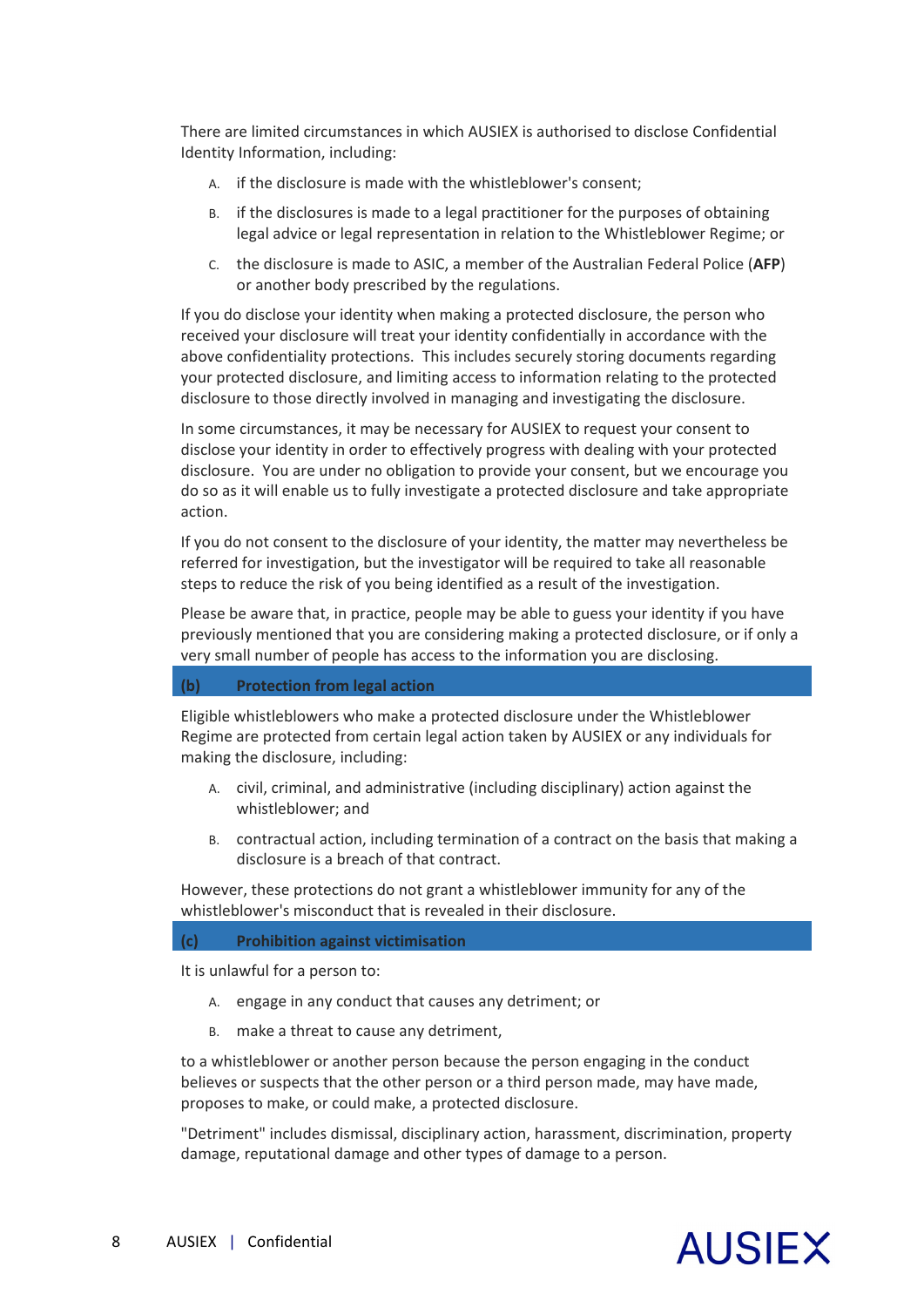Penalties apply for engaging in any of the conduct referred to above. Any person involved in the contravention may be found liable.

If a person suffers, or is threatened, detriment in contravention of the Whistleblower Regime, the person may apply to the court for an order of compensation or another remedy against those who were involved in the contravention.

# <span id="page-8-0"></span>6. What If I Make A Disclosure That Does Not Qualify For Protection Under The Whistleblower Regime?

If you do not meet the requirements set out in Part 3 above, then you will not qualify for the legal protections under the Corporations Act or the Tax Administration Act.

However, your disclosure may be protected under other legislation. For example, your disclosure may amount to the exercise of a workplace right. Under the *Fair Work Act 2009 (Cth),* AUSIEX is prohibited from taking adverse action against employees or contractors because they exercised or propose to exercise any workplace rights.

# <span id="page-8-1"></span>7. How AUSIEX Will Handle and Investigate Disclosures?

AUSIEX takes all protected disclosures seriously and, where appropriate, will investigate protected disclosures that are reported to an eligible recipient within AUSIEX. All investigations into protected disclosures will be conducted fairly, without any bias or prejudice against either the whistleblower or any other person allegedly involved in the matter.

AUSIEX will need to make preliminary enquiries to:

- (d) assess whether the disclosure falls within the scope of the Whistleblower Regime; and
- (e) determine how best to progress the issues raised in the disclosure, including whether or not a full investigation will be necessary and possible.

If an investigation is necessary and possible then, depending on the nature of the disclosable matter, a protected disclosure will be either:

- (a) investigated internally (by management, internal audit, or the Human Resources team); or
- (b) referred to the appropriate external person for investigation.

The referral of a protected disclosure for investigation will be done in accordance with the confidentiality obligations that AUSIEX owes to the eligible whistleblower. If compliance with AUSIEX's confidentiality obligations will prevent it from conducting a fair investigation, AUSIEX will discuss this with the eligible whistleblower before progressing the matter.

AUSIEX will document and report the findings of an investigation in accordance with its confidentiality obligations. The manner in which it documents and reports those findings will depend on the nature of the disclosure.

It is important to understand that AUSIEX may not be able to commence or progress with an investigation into a protected disclosure in some circumstances, for example because:

(a) the whistleblower made the disclosure anonymously and did not provide any contact details for AUSIEX to obtain further information from the whistleblower;

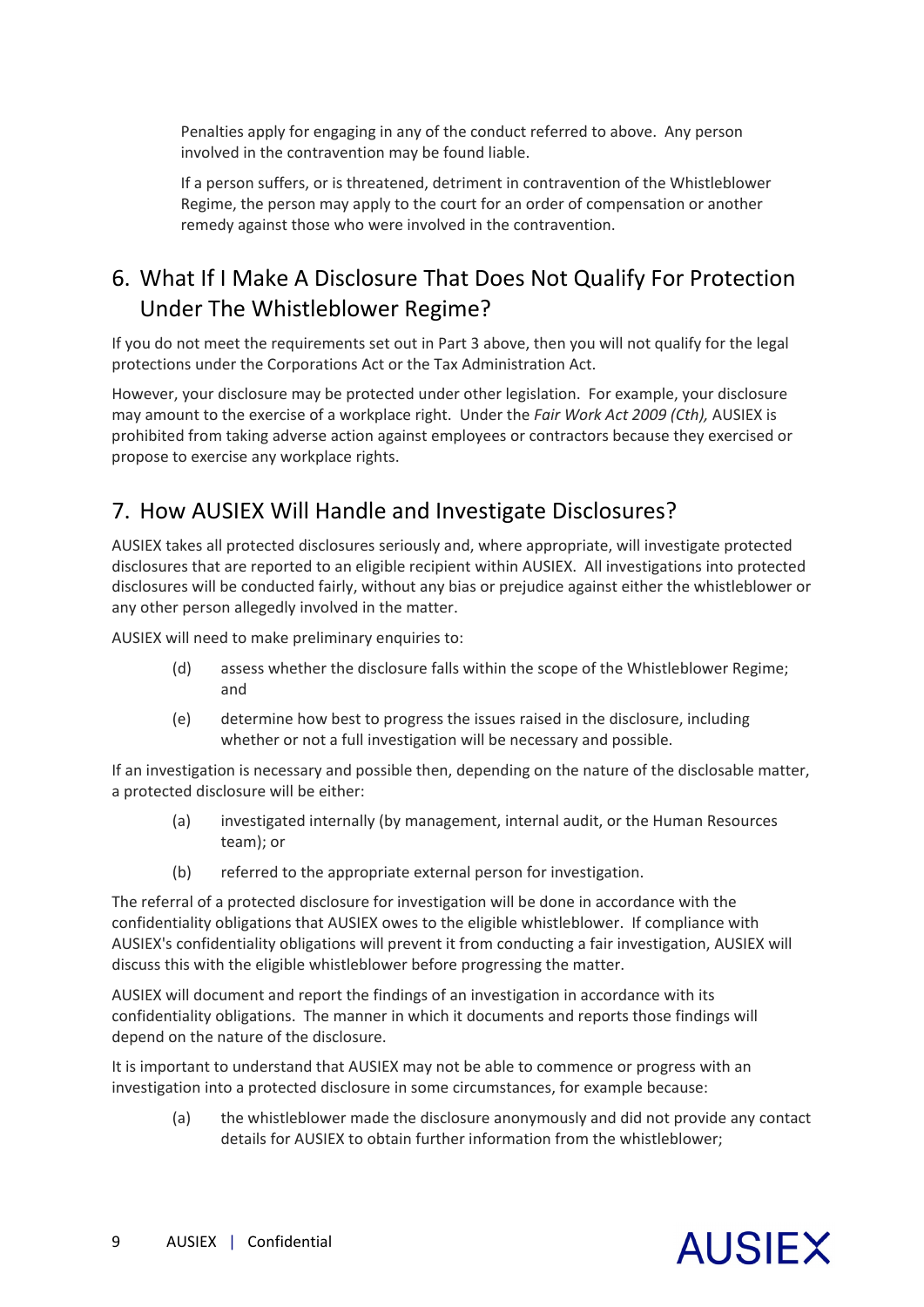(b) AUSIEX is unable to proceed with the investigation without disclosing the whistleblower's identity, but the whistleblower does not provide consent to such disclosure.

AUSIEX will aim to keep the whistleblower regularly informed of the progress of the investigation and its expected timescale. However, confidentiality concerns, if any, may prevent AUSIEX from providing specific details of the investigation or any disciplinary action taken as a result. All staff should treat any information about the investigation as confidential.

# <span id="page-9-0"></span>8. Support for Whistleblowers?

By this Policy, AUSIEX is committed to ensuring all personnel feel supported and able to raise issues which relate to any misconduct or improper state of affairs or circumstances within AUSIEX.

Where a protected disclosure is made, AUSIEX will reiterate the requirements of this Policy and the Whistleblower Regime with any person concerned in the investigation of the disclosure.

As stated in Part 7, AUSIEX will conduct investigations into protected disclosures in a manner which is fair in all of the circumstances and will have regard to the protections afforded to the eligible whistleblower and the privacy and fair treatment of persons referred to in the disclosure, including those to whom the disclosure relates.

AUSIEX will determine whether any disciplinary outcomes or other remedies are appropriate after an investigation into a protected disclosure is completed.

If counselling is required, this will be provided under the Employee Assistance Program or other appropriate support services as required.

# <span id="page-9-1"></span>9. Support for Whistleblowers?

AUSIEX will not tolerate any reprisals or threats of reprisals made against eligible whistleblowers and will take appropriate steps to protect whistleblowers from such retaliation, consistent with the provisions of Part 4 of this Policy.

It is important that all investigations into protected disclosures are conducted in a procedurally fair and confidential manner, to ensure the fair treatment of any individuals named in the protected disclosure or to whom the protected disclosure relates.

No disciplinary action will be taken against any individual implicated in a protected disclosure until an investigation has determined whether any allegations against them are substantiated. However, if appropriate, an implicated employee or officer may be temporarily stood down on full pay pending the outcome of the investigation.